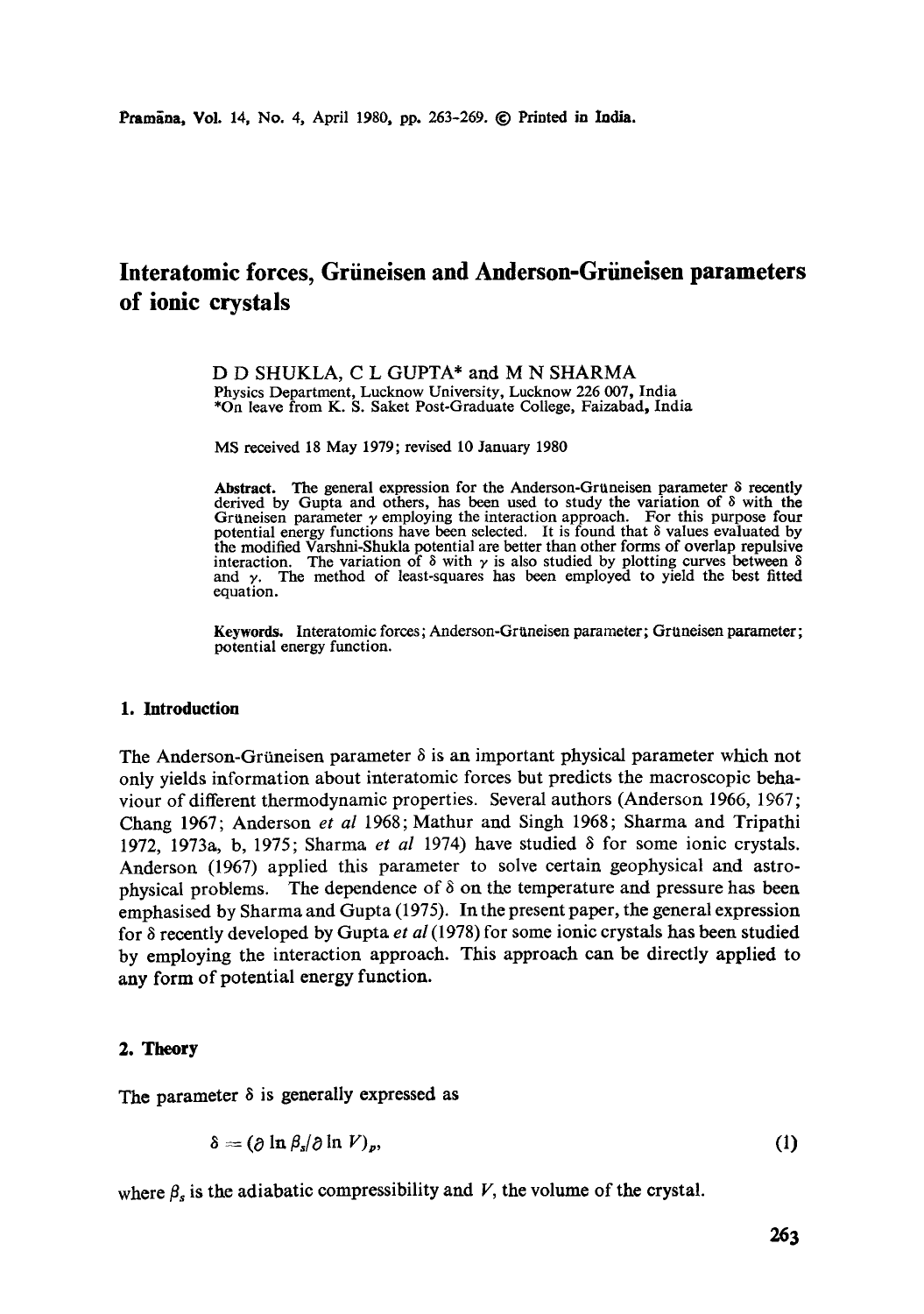The macroscopic theory of the temperature-dependent equation of state of solids leads to the Grüneisen parameter  $\gamma$  of the form

$$
\gamma = - (d \ln \omega/d \ln V), \tag{2}
$$

where  $\omega$  is the angular frequency of vibration. Using Hildebrand's lattice condition and taking  $\beta_s \approx \beta_T$  (isothermal compressibility) (Madan 1971a, b; Sharma and Tripathi 1973a, b; Sharma 1977), we obtain

$$
\left(\frac{1}{\beta_s} \frac{d\beta_s}{dr}\right) = \frac{1}{r} \left[1 - \frac{r\psi^{\prime\prime}(r)}{\psi^{\prime\prime}(r)}\right],\tag{3}
$$

where r is the interionic distance;  $\psi''(r)$  and  $\psi'''(r)$  are the second and third derivatives of the potential energy function  $\psi(r)$  with respect to r. Considering the expression for force-constant f as derived by Krishnan and Roy (1951), the reststrahlen angular frequency  $\omega$  can be written as:

$$
\omega^2 = \frac{1}{3\mu} \left[ \phi''(r) + \frac{2}{r} \phi'(r) \right] = \frac{f}{\mu}, \qquad (4)
$$

where  $\mu$  is the reduced mass per ion-pair;  $\phi'(r)$  and  $\phi''(r)$  are the first and the second derivative of  $\phi(r)$  (short-range interaction energy term) with respect to r respectively. Following Sharma (1977), a general expression for  $\delta$  may be derived as

$$
\delta = \frac{2\gamma}{r} \left[ \frac{r \psi''(r)}{\psi''(r)} - 1 \right] \left[ \frac{\phi''(r) + (2/r) \phi'(r)}{\phi''(r) + (2/r) \phi''(r) - (2/r^2) \phi'(r)} \right]. \tag{5}
$$

Recently the Grüneisen parameter  $\gamma$  has been expressed (Misra and Sharma 1972; Sharma and Jain 1973) in terms of the derivatives of the potential energy function as:

$$
\gamma = -\frac{r}{6} \frac{\psi''(r)}{\psi''(r)}.
$$
\n(6)

Using (5) and (6), we can also write

$$
\delta = -(2\gamma/r) (6\gamma + 1) \left[ \frac{\phi''(r) + (2/r) \phi'(r)}{\phi'''(r) + (2/r) \phi''(r) - (2/r^2) \phi'(r)} \right]. \tag{7}
$$

Equation (7) is used to compute  $\delta$  values for alkali halides employing the four wellestablished potential energy functions *viz*. Börn, Börn-Mayer, Lennard-Jones (12:6) and the modified Varshni-Shukla. The potential energy per ion-pair of an ionic crystal is generally expressed as:

$$
\psi(r) = -(\alpha e^2/r) + \phi(r),\tag{8}
$$

where  $\alpha$  is the Madelung constant and  $\phi(r)$  is the short-range interaction energy which includes the overlap interaction energy, the dipole-dipole interaction energy, the dipolc-quadrupole interaction energy and the zero-point energy.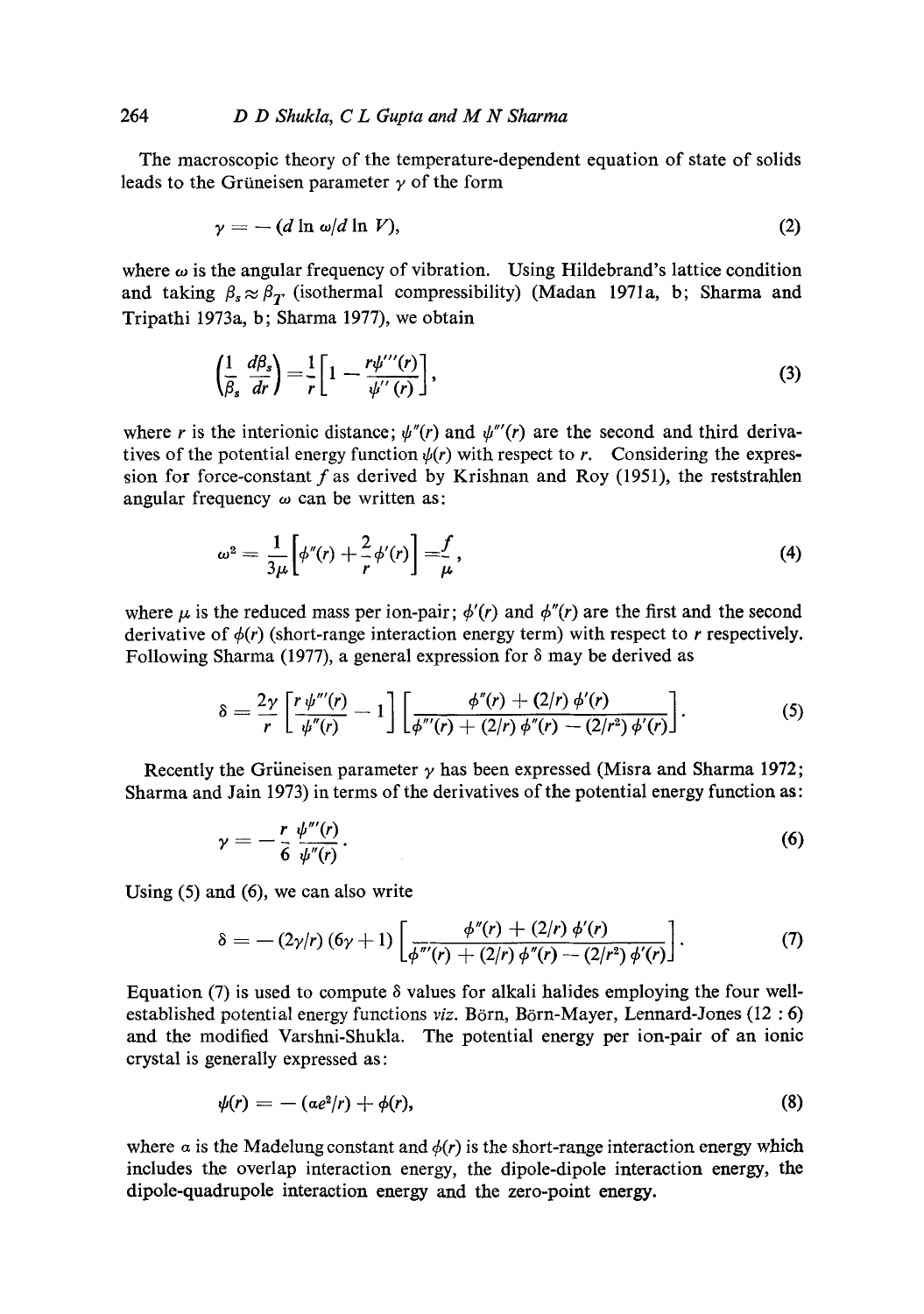For the Börn, Börn-Mayer, Lennard-Jones (12:6) and modified Varshni-Shukla potential equation (8) can be written respectively as

$$
\psi(r) = -\frac{ae^2}{r} + \frac{A}{r^n} - \frac{C}{r^6} - \frac{D}{r^8} + \epsilon_0,
$$
\n(9)

$$
\psi(r) = -\frac{ae^2}{r} + B \exp(-r/\rho) - \frac{C}{r^6} - \frac{D}{r^8} + \epsilon_0,
$$
\n(10)

$$
\psi(r) = -\frac{ae^2}{r} + \frac{\lambda}{r^{12}} - \frac{C}{r^6} - \frac{D}{r^8} + \epsilon_0, \tag{11}
$$

and 
$$
\psi(r) = -\frac{\alpha e^2}{r} + \sigma \exp(-br^{3/2}) - \frac{C}{r^6} - \frac{D}{r^8} + \epsilon_0,
$$
 (12)

where  $A$ ,  $n$ ,  $B$ ,  $\rho$ ,  $\lambda$ ,  $\sigma$  and  $b$  are the potential parameters of the respective potentials, C and D are the van der Waal's constants and  $\epsilon_0$  the zero point-energy.

**The** potential parameters of equations (9), (10) and (12) have been evaluated employing the following well-known equilibrium conditions due to Hildebrand (1932)

$$
\psi(r) = -E,\tag{13}
$$

and 
$$
\psi'(r) = 3vT\alpha_v/\beta_T r, \qquad (14)
$$

where E is the cohesive energy, T the temperature;  $a_v$  the coefficient of volume expansion,  $\beta_T$  the isothermal compressibility and v the volume of the unit cell. The parameter  $\lambda$  of equation (11) has been evaluated using the lattice condition given by (14). The computed values of the potential parameters are given in table 1. Once the potential parameters are evaluated, we can easily evaluate the derivatives of  $\psi(r)$  and  $\phi(r)$  for these potential models.

The values of  $\gamma$  computed from (6) for the Börn, Börn-Mayer, Lennard-Jones and the modified Varshni-Shukla potentials, hereafter referred to as  $\gamma_1$ ,  $\gamma_2$ ,  $\gamma_3$  and  $\gamma_4$ respectively, are presented in table 2 along with the experimental values.

The  $\delta$  values have been obtained from (7) by substituting the experimental values of interionic distance r,  $\gamma$ , and the derivatives of  $\phi(r)$  using the B6rn model. This value of  $\delta$  is represented by  $\delta_1$ . Similarly, the values of  $\delta$  for Börn-Mayer, Lennard-Jones (12 : 6) and the modified Varshni-Shukla models hereafter referred to as  $\delta_2$ ,  $\delta_3$ and  $\delta_4$  respectively, are shown in table 3 along with their indirect observed values.

# **3. Results and discussion**

The computed values of the potential parameters  $\vec{A}$  and  $\vec{n}$  of the B<sub>0</sub> potential, B and  $\rho$  of the Börn-Mayer model,  $\lambda$  of the Lennard Jones (12 : 6) potential and b and  $\sigma$  of the modified Varshni-Shukla potential are also given in table 1. It is seen **1.--3**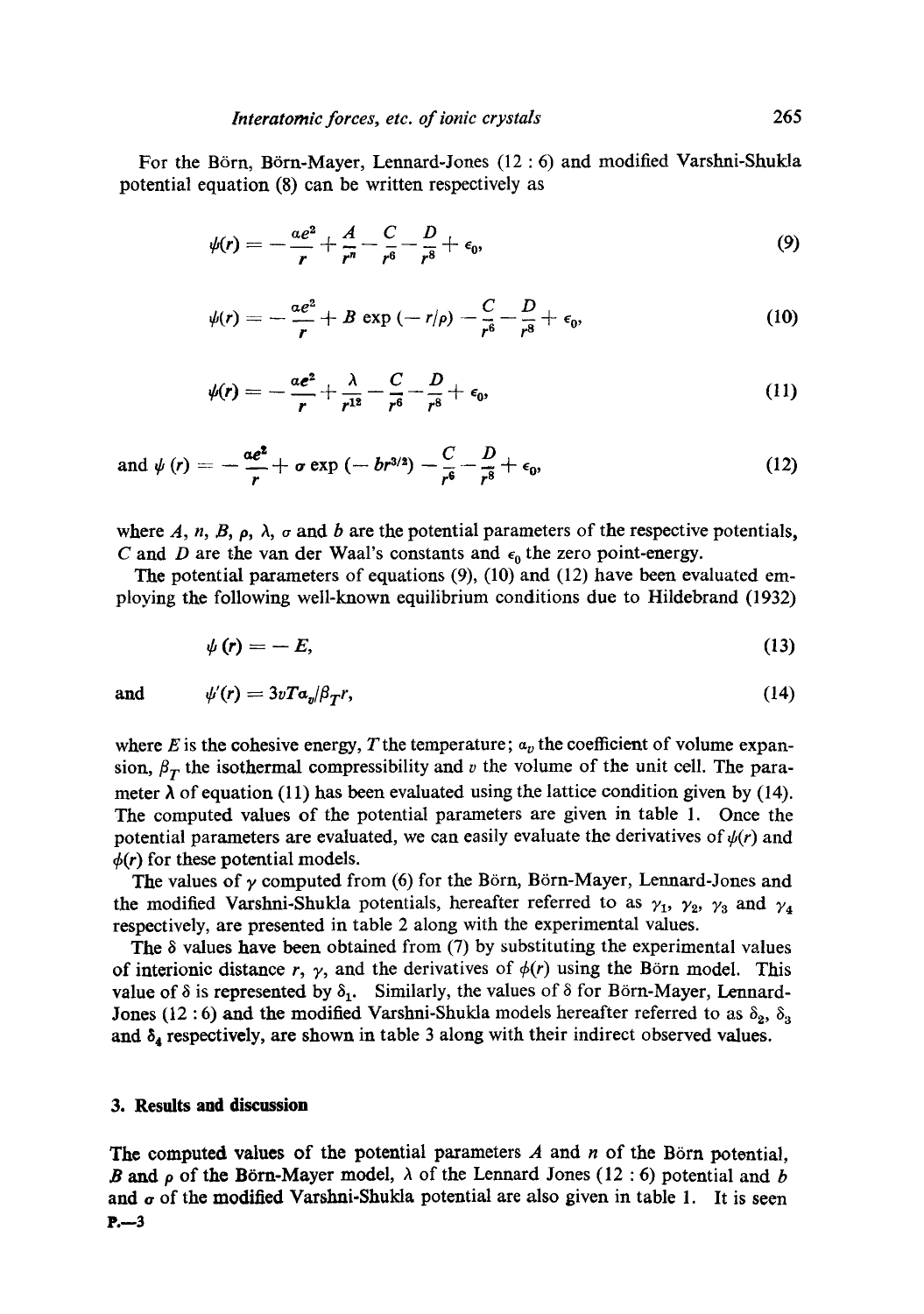| Crystal     | Börn model                        | Börn-Mayer<br>model |                          | Lennard-Jones<br>(12:6)<br>model | Modified Varshni-<br>Shukla model                        |                  |                                                 |
|-------------|-----------------------------------|---------------------|--------------------------|----------------------------------|----------------------------------------------------------|------------------|-------------------------------------------------|
|             | A                                 | $\boldsymbol{n}$    | B                        | ρ                                | λ                                                        | $\sigma$         | Ь                                               |
|             | $(\text{erg} \times \text{cm}^n)$ |                     | $(10^{-12} \text{ erg})$ | (A)                              | $(10^{-108} \text{ erg})$<br>$\times$ cm <sup>13</sup> ) | $(10^{-12}$ erg) | $(10^{18}$ erg<br>$\times$ cm <sup>-8/2</sup> ) |
| LiF         | $6901 \cdot 11 \times 10^{-65}$   | 6.457               | 2166.93                  | 0.312                            | 15146.76                                                 | 251.825          | 1.506                                           |
| LiCl        | $1329.95 \times 10^{-77}$         | 8.199               | 3636.58                  | 0.313                            | 187099-73                                                | $355 - 289$      | 1.327                                           |
| LiBr        | $6083.98 \times 10^{-85}$         | 9.323               | 11192.50                 | 0.295                            | 355716-99                                                | 946.705          | 1.198                                           |
| LiI         | $8482.62\times10^{-95}$           | 10.538              | 37737.10                 | 0.285                            | 857215.94                                                | 1814.738         | 1.352                                           |
| NaF         | $1114.76 \times 10^{-66}$         | 6.994               | 1090.07                  | 0.331                            | 66682.92                                                 | $295 - 035$      | 1.322                                           |
| NaCl        | $1449.23 \times 10^{-79}$         | 8.495               | 4890.74                  | 0.332                            | 500281.69                                                | $569 - 415$      | 1.196                                           |
| NaBr        | $5329.62 \times 10^{-79}$         | 8.444               | 6935.44                  | 0.338                            | 928256.05                                                | 663-856          | $1 - 141$                                       |
| NaI         | $3551.53 \times 10^{-89}$         | 9.832               | 18627.60                 | 0.329                            | 2071098.20                                               | 1099.658         | 1.126                                           |
| KF          | $6412.27\times 10^{-72}$          | 7.733               | 2283.81                  | 0.346                            | $315831 - 41$                                            | 409.851          | 1.179                                           |
| KCI         | $1036.83 \times 10^{-82}$         | 8.962               | 7800.94                  | 0.351                            | 1691676.40                                               | 705.214          | 1.070                                           |
| <b>KBr</b>  | $8857.75\times10^{-83}$           | 8.993               | $8049 - 78$              | 0.367                            | 2854268.00                                               | 692.376          | $1 - 001$                                       |
| KI          | $4716.46 \times 10^{-88}$         | 9.730               | 16817.90                 | 0.363                            | 5725221.80                                               | 993.687          | 0.977                                           |
| RbF         | $1262.76\times10^{-75}$           | 7.979               | $2918 - 43$              | 0.353                            | 547975.84                                                | 451.979          | 1.126                                           |
| RbCl        | $6798.60\times10^{-83}$           | 9.010               | 8183.70                  | 0.365                            | 2879267-20                                               | 724-401          | 1.006                                           |
| <b>RbBr</b> | $1678.31 \times 10^{-83}$         | 9.113               | 9067.93                  | 0.378                            | 4742468.90                                               | 738.026          | 0.950                                           |
| RbI         | $3452 \cdot 18 \times 10^{-89}$   | 9.770               | 17507.80                 | 0.375                            | 9064379-40                                               | 1020.341         | 0.926                                           |
| CsCl        | $2821.26\times10^{-114}$          | 13.246              | 565972.00                | 0.270                            | 5388885.30                                               | 8574-658         | 1.309                                           |
| CsBr        | $2812.41 \times 10^{-114}$        | 13.278              | 584259.00                | 0.280                            | 8706979.00                                               | 8664-727         | 1.234                                           |
| CsI         | $2510-43 \times 10^{-126}$        | 14.947              | 3100580.00               | 0.265                            | 15433735.00                                              | 22336.991        | 1.266                                           |

Table 1. Values of potential parameters

Table 2. Values of Gruneisen parameter  $\gamma$ 

| Crystal     | $\gamma$ (Exptl <sup>a</sup> ) | $\gamma$ (Exptl <sup>b</sup> ) | $\gamma_1$ | $\gamma_2$ | $\gamma_{2}$ | $\gamma_{4}$ |
|-------------|--------------------------------|--------------------------------|------------|------------|--------------|--------------|
| LiF         | 1.7611                         | 1.63                           | 1.74       | 1.29       | 2.51         | 0.96         |
| LiCl        | 1.7853                         | $1 - 81$                       | 2.07       | 1.63       | 2.58         | 1.37         |
| LiBr        | 2.0282                         | 1.94                           | 2.28       | 1.86       | 2.63         | $1 - 61$     |
| LiI         | 2.2325                         | 2.19                           | 2.51       | 2.10       | 2.70         | 1.86         |
| NaF         | 1.8059                         | $1 - 51$                       | $1 - 84$   | $1 - 40$   | 2.53         | $1-11$       |
| <b>NaCl</b> | 1.7454                         | 1.61                           | 2.12       | 1.65       | 2.59         | $1-44$       |
| NaBr        | 1.7857                         | 1.64                           | 2.19       | 1.76       | 2.61         | 1.51         |
| NaI         | 1.8967                         | $1-71$                         | 2.38       | 1.95       | 2.66         | $1 - 72$     |
| KF          | 1.7398                         | 1.52                           | 1.99       | 1.53       | 2.57         | $1 - 25$     |
| KCl         | 1.6069                         | 1.49                           | 2.22       | 1.78       | 2.63         | $1 - 53$     |
| <b>KB</b> r | 1.5841                         | 1.50                           | 2.23       | 1.79       | 2.63         | 1.53         |
| KI          | 1.7262                         | 1.53                           | 2.37       | 1.94       | 2.67         | 1.69         |
| RbF         | 1.4217                         | $1 - 40$                       | 2.04       | 1.58       | 2.54         | 1.30         |
| RbCl        | 1.5353                         | 1.39                           | 2.25       | 1.79       | 2.64         | 1.53         |
| <b>RbBr</b> | 1.5080                         | 1.42                           | $2 - 27$   | $1 - 82$   | $2 - 65$     | 1.56         |
| RbI         | 1.7430                         | 1.56                           | 2.40       | 1.95       | 2.67         | 1.70         |
| CsCl        | 1.9700                         |                                | 3.05       | 2.64       | 2.91         | $2 - 42$     |
| CsBr        | 1.9300                         |                                | 3.07       | 2.67       | 2.92         | $2 - 43$     |
| CsI         | $2 - 000$                      |                                | 3.37       | 3.53       | 3.05         | $2 - 75$     |

<sup>a</sup>Sharma (1977); <sup>b</sup>Smith and Cain (1975)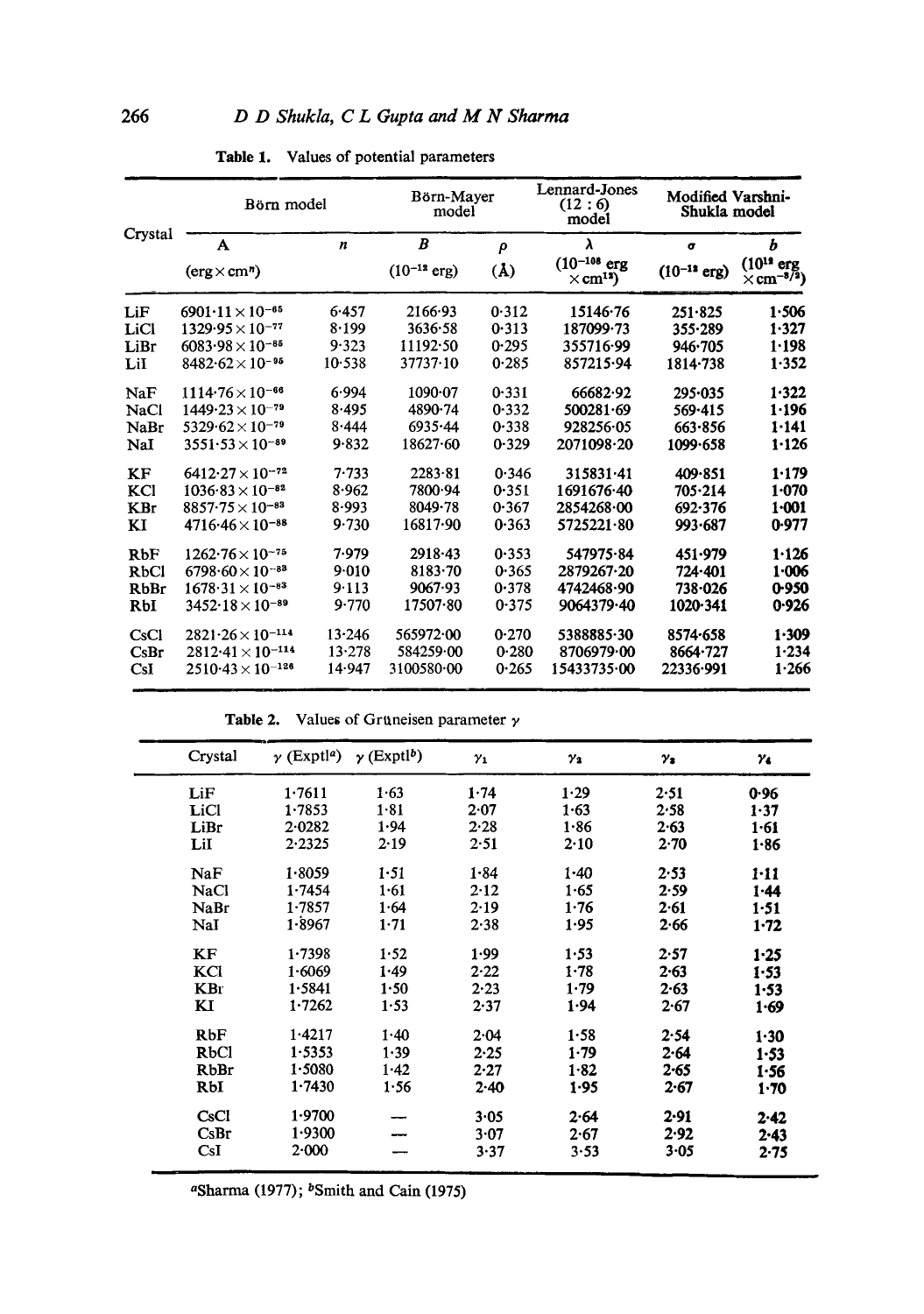from the table that, except for NaBr, the parameter  $A$  decreases from fluoride to iodide in each of the alkali halide series, whereas the parameter  $n$  increases in the same order. This indicates the volume dependence of the parameters  $A$  and  $n$ . Except for a few crystals (LiBr, LiI, NaI, KI, RbI, CsI) the potential parameters  $B$ ,  $\rho$ ,  $\lambda$ , and  $\sigma$  increase from lighter to heavier side of the alkali series. On the contrary, the parameter  $b$  decreases from lighter to heavier halides. We can therefore infer that the potential parameters evaluated in the present study are generally volumedependent.

Table 2 also shows the calculated values of  $\gamma$  on the basis of equations (6) and (9), (6) and (10), (6) and (11) and (6) and (12). These are then compared with their observed values calculated from experimental data by Sharma (1977) and Smith and Cain (1975). It is interesting to note that all the computed values of  $\gamma$  obtained in the present work exhibit volume-dependence since the  $\gamma$ -values keep increasing from fluoride to iodide in each of the alkali series.

A critical study of table 2 shows that the  $\gamma$ -values obtained with the help of the modified Varshni-Shukla potential are better than other potential models. It is also observed that all the  $\gamma$ -values computed employing Lennard-Jones (12:6) potential are higher than the indirect observed values. This could be due to the fact that in this case  $n=12$  has been taken for all the crystals in the present investigation, whereas actually  $n$  varies from crystal to crystal. We may, therefore, infer the order of superiority of these four potential models to study the  $\gamma$ -parameter as the modified Varshni-Shukla, Börn-Mayer, Börn and Lennard-Jones (12 : 6).

In table 3 the computed values of  $\delta$  are compared with the indirect observed values obtained by Roberts and Ruppin (1971). It is observed that the  $\delta$  values computed

| Crystal     | $\delta$ (Exptl <sup>a</sup> ) | $\delta_{1}$ | $\%$ dev | $\delta_2$ | $\%$ dev | $\delta_{\bf a}$ | $\%$ dev | $\delta_4$ | $%$ dev |
|-------------|--------------------------------|--------------|----------|------------|----------|------------------|----------|------------|---------|
| LiF         |                                | 4.72         |          | 3.93       |          | 5.73             |          | 3.45       |         |
| <b>LiCl</b> |                                | 5.33         |          | 4.52       |          | 5.99             |          | 4.07       |         |
| LiBr        |                                | 5.73         |          | 4.93       |          | 6.17             |          | 4.49       |         |
| LiI         |                                | 6.18         |          | 5.38       |          | 6.40             |          | 4.94       |         |
| NaF         | 3.75                           | 4.91         | $+30.9$  | 4.10       | $+9.30$  | $5 - 80$         | $+54.7$  | 3.66       | $-2.4$  |
| <b>NaCl</b> | 3.87                           | 5.43         | $+40.0$  | 4.56       | $+18.0$  | 6.03             | $+55.8$  | 4.18       | $+8.1$  |
| NaBr        | 4.13                           | 5.56         | $+34.6$  | 4.76       | $+14.5$  | 6.09             | $+47.5$  | 3.57       | $-13.6$ |
| NaI         | 4.16                           | 5.92         | $+42.3$  | 5.12       | $+24.0$  | 6.27             | $+50.7$  | 4.68       | $-12.5$ |
| KF          | 4.12                           | 5.18         | $+25.7$  | 4.34       | $+4.8$   | 5.93             | $+43.9$  | 3.87       | $-6.1$  |
| KCl         | 4.41                           | 5.63         | $+27.7$  | 4.81       | $+9.0$   | 6.13             | $+39.0$  | 4.34       | $-1.6$  |
| KBr         | 4.05                           | 5.65         | $+39.5$  | 4.82       | $+19.7$  | 6.14             | $+51.6$  | 4.35       | $+ 7.4$ |
| KI          | 3.98                           | 5.92         | $+48.7$  | 5.10       | $+30.1$  | 6.27             | $+57.5$  | 4.64       | $+16.6$ |
| RbF         | 5.05                           | 5.27         | $+4.4$   | 4.43       | $-11.8$  | 5.97             | $+18.2$  | 3.95       | $-21.8$ |
| <b>RbCl</b> | 5.02                           | 5.67         | $+12.9$  | 4.83       | $-3.9$   | 6.16             | $+22.7$  | 4.35       | $-19.7$ |
| <b>RbBr</b> | 4.81                           | 5.71         | $+18.7$  | 4.87       | $+1.2$   | 6.11             | $+27.0$  | 4.39       | $-19.8$ |
| RbI         | 4.53                           | 5.96         | $+31.6$  | 5.12       | $+13.0$  | 6.30             | $+39.1$  | 4.65       | $+2.6$  |
| CsC1        |                                | 7.23         |          | $6 - 44$   |          | 7.10             |          | 6.01       |         |
| CsBr        |                                | 7.27         |          | $6 - 00$   |          | 7.14             |          | 6.04       |         |
| CsI         |                                | 7.86         |          | 7.07       |          | 7.64             |          | 6.65       |         |
|             | Average Abs. %dev              |              | 29.75    |            | 13.29    |                  | 42.3     |            | $11-0$  |

Table 3. Values of Anderson-Gruneisen parameter  $\delta$ 

tRoberts and Ruppin (1971)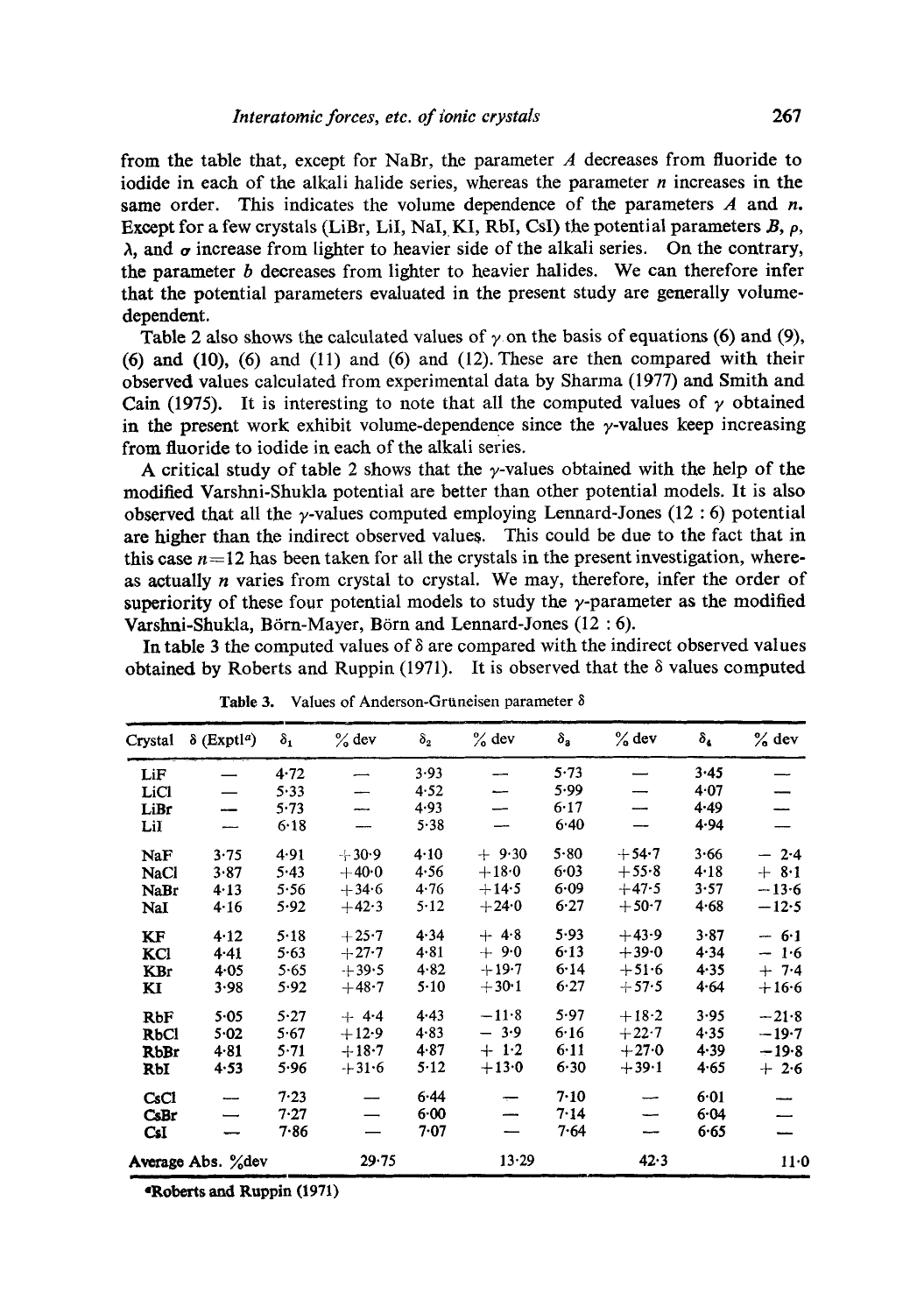on the basis of Börn-model ( $\delta_1$ ) and Lennard-Jones model ( $\delta_3$ ) are higher and deviate appreciably from the experimental values for all the crystals. However the values  $\delta_2$ and  $\delta_4$  determined with the help of Börn-Mayer and the modified Varshni-Shukla potentials agree with their experimental values. It is also seen that for the twelve halides of sodium, potassium and rubidium the minimum and maximum percentage deviations in the  $\delta_4$ -values are  $-1.6$  (KCl) and  $-21.8$  (RbF). The average absolute percentage deviation of the computed values as compared with the experimental values are also shown in table 3. The minimum and maximum absolute percentage deviations in  $\delta_4$  and  $\delta_3$  values are 11.0 and 42.3 respectively. Thus the modified Varshni-Shukla potential model is superior to the Börn-Mayer followed by the Börn and the Lennard-Jones  $(12:6)$  potential models in calculating the  $\delta$ -parameter using equation (5).

It is also noted from table 3 that  $\delta_1$ ,  $\delta_2$ ,  $\delta_3$  and  $\delta_4$  values of the alkali halide crystals generally show a volume-dependence except CsBr in Börn-Mayer; RbBr in Lennard-Jones and NaBr in modified Varshni-Shukla potential model.

To understand the behaviour of  $\delta$  towards  $\gamma$ , graphs have been plotted and the least-squares method had been used to yield the best fitted equation of form

$$
\delta = a_0 + a_1 \gamma + a_2 \gamma^2
$$

where  $a_0$ ,  $a_1$  and  $a_2$  are the arbitrary constants.

For a group of four halides of a particular alkali metal, a pair of  $(\delta, \gamma)$  value gives a set  $(a_0, a_1, a_2)$  value. Since four pairs of  $(\delta, \gamma)$  values have been taken to study the variation of  $\delta$  with  $\gamma$ , four sets of  $(a_0, a_1, a_2)$  values are obtained which are given in

| Crystal   | $a_{0}$  | a <sub>1</sub> | $a_{2}$ |
|-----------|----------|----------------|---------|
| Lithium   | $2-91$   | 0.52           | 0.31    |
|           | 1.49     | 1.93           | —0∙04   |
|           | 2.87     | $-0.57$        | 0.69    |
|           | 0.73     | 3.25           | -0.55   |
| Sodium    | 2.84     | 0.58           | 0.30    |
|           | 2.92     | 0.16           | 0.50    |
|           | 3.63     | 0.80           | 0.05    |
|           | 0.11     | 4.34           | $-1.00$ |
| Potassium | 1.12     | 2.23           | $-0.10$ |
|           | $-0.24$  | 3.71           | —0∙49   |
|           | $4 - 73$ | $-0.13$        | 0.25    |
|           | $2 - 11$ | 1.26           | 0.13    |
| Rubidium  | 0.07     | 4.23           | $-0.50$ |
|           | 1.87     | 0.12           | 1.43    |
|           | 4-80     | $-0.15$        | 0.25    |
|           | $-32.25$ | 15.27          | 5.71    |
| Caesium   | 0.61     | $-2.72$        | $-0.11$ |
|           | $-0.02$  | 3.45           | -0-41   |
|           | 0.00     | 2.38           | 0.03    |
|           | 0.02     | 3.06           | —0∙24   |
|           |          |                |         |

Table 4. Values of constants  $a_0$ ,  $a_1$ ,  $a_2$